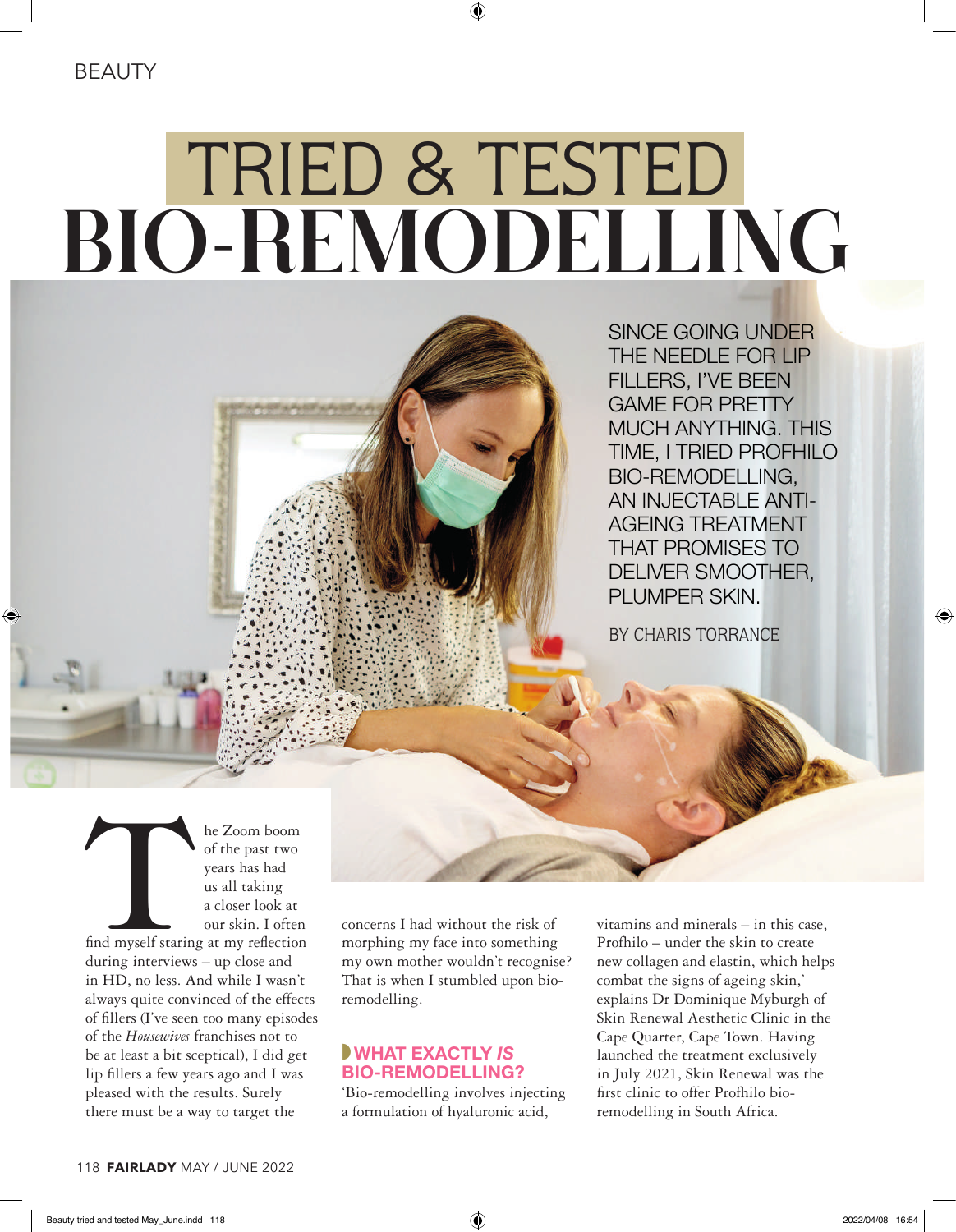During treatment

⊕

### **DERMAL FILLERS** VS PROFHILO

'Hyaluronic acid is found naturally in your skin, and its main function is to absorb moisture and to hydrate,' says Dr Myburgh. Although dermal fillers are also made from hyaluronic acid, Profhilo works differently. Whereas dermal fillers target specific areas, she explains, Profhilo covers a wide area by spreading in the lower layer of the skin.

'This difference comes from the way the two are bound together,' Dr Myburgh explains. 'Dermal fillers are chemically bound, which results in the hyaluronic acid molecules forming a more solid structure, allowing them to give volume and fill.' Profhilo, on the other hand, has been bound thermally, using a heating and cooling process that creates a more liquid form of hyaluronic acid.

◈

As it spreads, the Profhilo hydrates skin, reducing the appearance of fine lines and wrinkles. Secondly, over a few weeks it stimulates collagen-producing cells called fibroblasts. 'And as you get that collagen stimulation and increasing elastin, you get a firming and tightening effect from the Profhilo,' Dr Myburgh says. So there is both an immediate effect and a gradual improvement over the course of several weeks. Bio-remodelling is not only for the face either: it can be used on the décolletage, hands, arms, stomach and knees too, and it can be used alongside Botox and dermal fillers.

❛*The main function of hyaluronic acid is to absorb moisture and to hydrate.*❜





Profhilo has the highest concentration of hyaluronic acid currently on the market: it contains 64mg per prefilled 2ml syringe. Of that 64mg, 32mg is low molecular weight hyaluronic acid, and the other 32mg is high molecular weight hyaluronic acid. 'And that's why it has that hydrating and lifting effect,' Dr Myburgh says. 'The smaller molecules hydrate, while the larger ones settle deeper in the skin to stimulate collagen production.'

Before the bio-remodelling formula is administered, a numbing cream is applied and the injection sites are marked.

# **THE PROCESS**

At Skin Renewal, the Profhilo bio-remodelling treatment consists of two Profhilo sessions, one radiofrequency session and a take-home serum. After taking me through the science of it all, it was time to get started. Because my treatment was focused on the face, it meant a total of 10 Profhilo injections – five on each side. Unlike some fillers, Profhilo doesn't contain any lidocaine, so a numbing cream is applied to the areas that will be injected to manage pain. Then Dr Myburgh marks the spots she'll be injecting using a white pen.

Dr Myburgh started on the one side, injecting next to my eye, along my cheekbones, at the corner of my mouth, and on my chin before doing the same on the other side. I'm not going to lie: it wasn't exactly a walk in the park. There was some discomfort, but I've had sessions at the salon that were worse, and it was over in a matter of minutes. As soon as the syringe is removed, any slight

◈